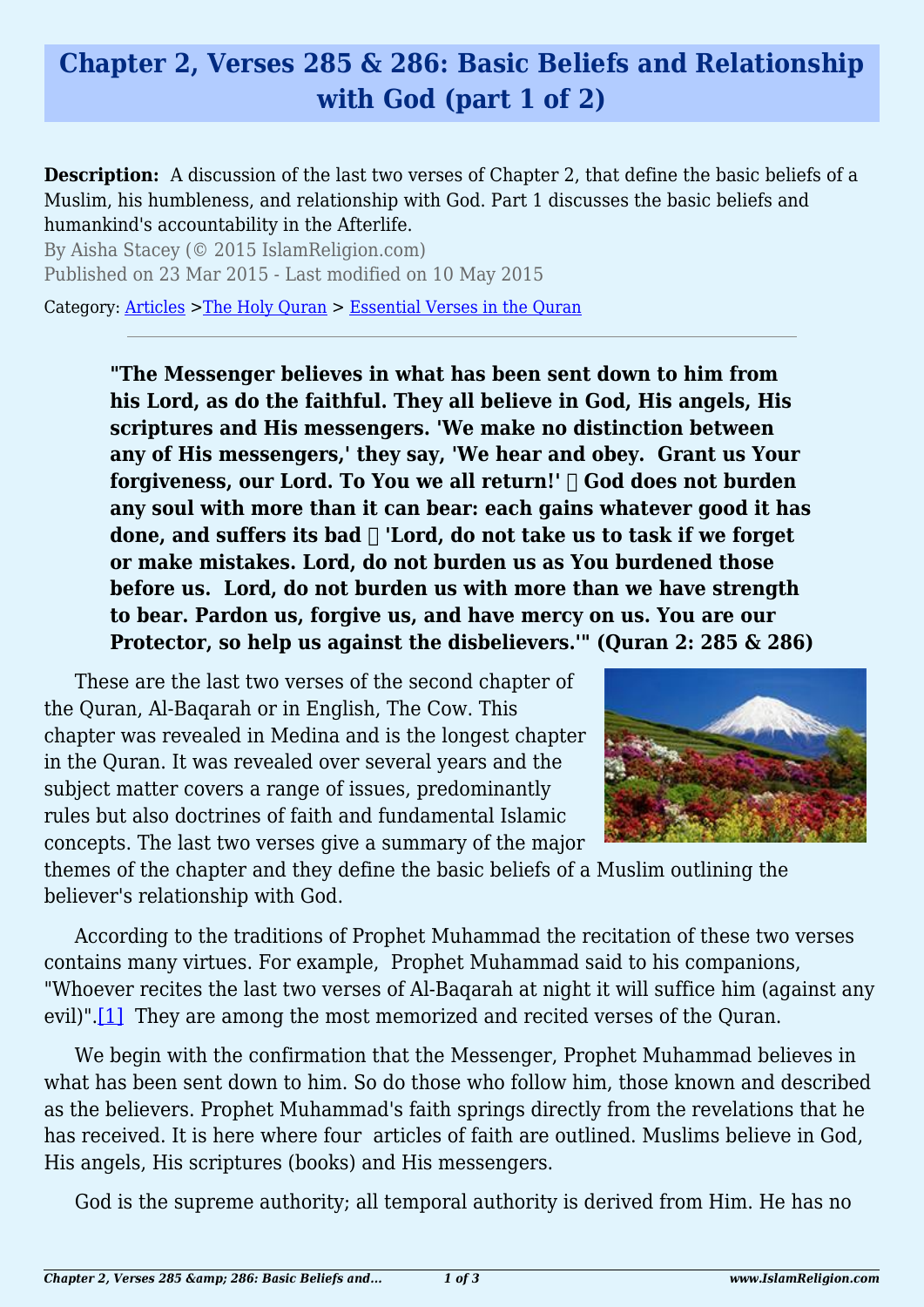partners and He is the sole provider of life and sustenance. Belief in the angels constitutes belief in the unseen, something that lies beyond human observation; what humankind can see and feel is only a small part of reality. Belief in God's scriptures and messengers flows naturally on from belief in God Himself. Belief in God is to believe in all that is revealed by Him. We have a series of books, such as the Torah, the Gospel, and the Psalms, and a series of messengers. The followers of Prophet Muhammad are the heirs to this guidance.

The believers themselves say that they do not discriminate between any of the messengers. They do not believe in some and reject others. This is a confirmation that all messengers came with the same message; to worship one God. The laws brought by messengers before Prophet Muhammad are abrogated but the essence of worship, the message itself, remains the same; there is no true deity worthy of worship except God.

The believers say, we hear the message and we obey the commandments of God. After the acceptance of the basic beliefs, the Muslim submits obediently to the will of God. The submission is an outward expression of their faith. With submission and obedience comes recognition of one's shortfalls, thus the believer appeals to God for forgiveness, an appeal for Him to overlook their failures and shortcomings. "Grant us forgiveness", asks the believer. This is both a plea and a supplication.

The believer also acknowledges the reality of the Hereafter. We will return to You (God) they say. This implies belief in the Hereafter and is another article of faith; belief in the Day of Judgment and humankind's accountability. Belief in the Hereafter plays a central role in shaping a person's conscience and behavior, and his perception of consequences for his actions.

As we move on, God addresses a problem that was bothering many of the companions of Prophet Muhammad. As fledgling Muslims, new believers, they were worried that they would be held to account for their thoughts and punished accordingly, even if no sinful actions were committed. God alleviates their fears by saying that He does not burden a soul with more than it can bear. The believer understands that God is completely aware of the limitations and abilities of humankind, both as a whole and specifically. The individual will not be overburdened or put under duress. This eases the minds of all believers.

God does not ask a person for what is beyond his or her ability. This demonstrates God's kindness, compassion and generosity towards His creation. It highlights why God is known as the Most Merciful. The next phrase, takes us a step further by emphasizing individual responsibility. Each person gains from whatever good he or she has done and suffers from or is punished for the bad. No human being bears more than he or she is able and the reward or punishment is metered out for individuals. Sins of the fathers are not visited upon the sons.

<span id="page-1-0"></span>Endnotes:

[\[1\]](#page-0-0) *Saheeh Al-Bukhari, Saheeh Muslim*